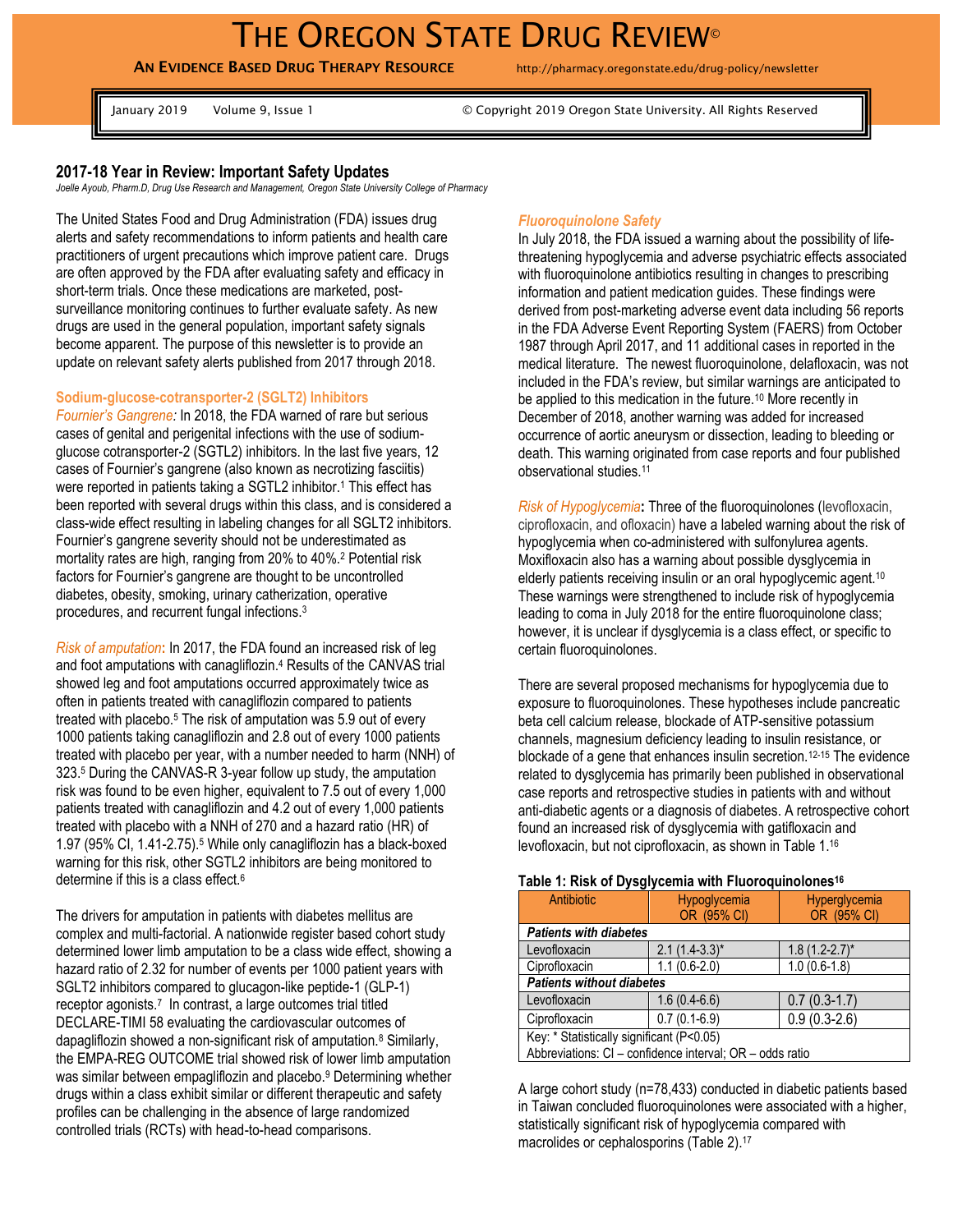| Antibiotics                                                                          | Incidence<br>(%) per 1000<br>persons | Time to event.<br>days mean $+$<br><b>SD</b> | <b>Adjusted OR</b><br>(95% CI) |  |  |  |
|--------------------------------------------------------------------------------------|--------------------------------------|----------------------------------------------|--------------------------------|--|--|--|
| <b>Macrolides</b><br>(reference group)                                               | 1.62                                 | $6.32 + 6.81$                                | 1.00                           |  |  |  |
| Moxifloxacin                                                                         | 9.95                                 | $7.02 + 9.51$                                | $2.13(1.44-3.14)^{*}$          |  |  |  |
| Levofloxacin                                                                         | 9.26                                 | $7.12 + 8.48$                                | $1.79(1.33 - 2.42)^{*}$        |  |  |  |
| Ciprofloxacin                                                                        | 7.88                                 | $9.16 + 9.40$                                | $1.46$ (1.07-2.0)*             |  |  |  |
| Key: * Statistically significant (P<0.05)                                            |                                      |                                              |                                |  |  |  |
| Abbreviations: CI - confidence interval; OR - odds ratio; SD - standard<br>deviation |                                      |                                              |                                |  |  |  |

# **Table 2: Hypoglycemia Associated with Selected Antibiotics<sup>17</sup>**

In an analysis of the incidence of hypoglycemic coma submitted to the FDA, there were 67 identified case reports, mainly in older patients with renal insufficiency and concomitant use of anti-glycemic agents. Patients were treated with levofloxacin (n=44), ciprofloxacin (n=12), moxifloxacin (n=9), and ofloxacin (n=2).<sup>10</sup> Of the 67 total patients, 47 had diabetes (70%), with 41 (62%) reportedly taking at least one oral hypoglycemic drug and 35 (52%) taking a sulfonylurea specifically.<sup>10</sup> Twenty patients did not have a diabetes diagnosis (30%), and some patients were only being treated for uncomplicated infections. A total of 13 deaths occurred (19%), and 14 patients had disability or neurological injury (21%). <sup>10</sup> Although evidence is insufficient to determine which fluoroquinolone has the highest incidence of dysglycemia, there should be awareness surrounding the risk of hypoglycemic coma with fluoroquinolones.

*Psychiatric Adverse Effects:* The FDA recently updated the warnings and precautions section of the fluoroquinolone drug label concerning mental health side effects: disturbances in attention, disorientation, agitation, nervousness, memory impairment, and delirium.<sup>10</sup> The mechanism behind fluoroquinolone-associated delirium or psychosis is unknown, but is hypothesized to involve n-methyl-d-aspartate (NMDA) agonistic activity, and gamma-aminobutyric acid A (GABA) antagonism.18-20 A retrospective, single center study conducted at a Veteran Affairs hospital between 2005 and 2014 found a 3.7% incidence of intravenous or oral fluoroquinolone-associated delirium/psychosis in the inpatient veteran population. This finding is higher than the current estimate of <1% from post marketing surveillance reported by the manufacturer.<sup>21</sup> Interestingly, all patients experienced hyperactive delirium, and there were no differences noted between the type of pre-existing psychiatric condition and manifestation of delirium/psychosis.<sup>22</sup> A review of 206 articles for fluoroquinolone-associated neurological and psychiatric adverse reactions found ciprofloxacin to be associated with the highest number of neurological and psychiatric adverse events compared to other fluoroquinolones.<sup>23</sup> Investigators concluded the psychiatric adverse effects are dose-dependent and in majority of cases, activated without presence of predisposing conditions. They noted that although the events were serious, they resolved upon discontinuation of the medication.<sup>23</sup>

*Risk of Aortic Aneurysm:* The use of fluoroquinolones has been associated with rupture or dissection of aortic aneurysms based on numerous epidemiological studies and case reports.<sup>11</sup> Many patients in these studies were found to have risk factors for aortic aneurysm which include peripheral atherosclerotic vascular diseases, hypertension, genetic blood vessel disorders and old age, making the



#### Study type | Results (95% CI) Time of **Fluoroquinolone** Use **Patient** Age (yrs.) Epidemiological<sup>26</sup> | RR 2.28 (1.67-3.13)<sup>\*</sup> | Current or use in the prior year  $>70$ Retrospective HR 1.66 (1.2-2.46)\* First 60 days | 250

**Table 3: Risk of aortic aneurysm or dissection25-28**

| $E$ pidemiological <sup>20</sup>          | RR 2.28 (1.67-3.13)  | Current or use in<br>the prior year | 27 U  |
|-------------------------------------------|----------------------|-------------------------------------|-------|
| Retrospective                             | HR 1.66 (1.2-2.46)*  | First 60 days                       | >50   |
| cohort <sup>28</sup>                      | HR 0.67 (0.4-1.11)   | Day 61-120                          |       |
| Retrospective<br>cohort <sup>25</sup>     | HR 2.24 (2.02-2.49)  | 30-day risk<br>window               | >65   |
| Self-controlled                           | OR 2.41 (1.14-6.46)* | 60 days                             | Mean  |
| analyses <sup>27</sup>                    | OR 2.41 (1.25-4.65)* | 3-14 days of                        | of 71 |
|                                           |                      | exposure                            |       |
|                                           | OR 2.83 (1.06-7.57)* | >14 days of                         |       |
|                                           |                      | exposure                            |       |
| Key: * Statistically significant (P<0.05) |                      |                                     |       |
|                                           | $\blacksquare$<br>.  |                                     |       |

Abbreviations: CI – confidence interval; HR – hazard ratio; OR – odds ratio; RR – rate ratio

# **Other Updates and Ongoing Safety Investigations:**

# *Clarithromycin*

The FDA communicated an update this year regarding a previous safety issue issued in 2015 associated with prescribing clarithromycin for patients with heart disease.<sup>29</sup> This warning was based on a 10-year follow up study<sup>30</sup> to the CLARICOR trial<sup>31</sup> which showed a potential increase in risk of heart problems or death in patients with coronary heart disease occurring years after prescribing of a 2-week course of clarithromycin.<sup>30</sup> The hazard ratio for cardiovascular mortality was 1.42 (95% CI, 1.09-1.84; p=0.008), 1.24 (95% CI, 0.96-1.60; p=0.06), and 0.91 (95% CI 0.74-1.13: P=0.39) within 0-3 years, 3-6 years and 6-10 years, respectively. There is insufficient evidence to determine if this warning can be applied to patients without heart disease. This warning will continue to be monitored closely with post-marketing MedWatch submissions.

# *Loperamide*

Another FDA drug safety warning addresses the safe use of overthe-counter (OTC) anti-diarrhea drug loperamide.<sup>32</sup> Loperamide blocks the *mu*-opioid receptors in the intestinal muscles to slow the movement in the intestines and decrease the number of bowel movements.<sup>33</sup> Recent reports have described the use of loperamide by consumers to treat the symptoms of opioid withdrawal at doses 40-100 times the recommended dose.<sup>34</sup> At these high doses, loperamide has caused QTc prolongation leading to Torsades de Pointes.<sup>35</sup> There is insufficient evidence to define the correlation between loperamide abuse and cardiac toxicity. In the 39 years since loperamide was approved, the FDA has received 48 cases of serious heart problems, most of which were reported after 2010. This is most likely due to the growing abuse or misuse of the product by patients to achieve a feeling of euphoria.<sup>36</sup> Due to this dangerous effect, health professionals are advised to recommend only the maximum approved daily dose for adults at 8 mg per day over the counter (OTC) dose and 16 mg per day for prescription use.<sup>32</sup>



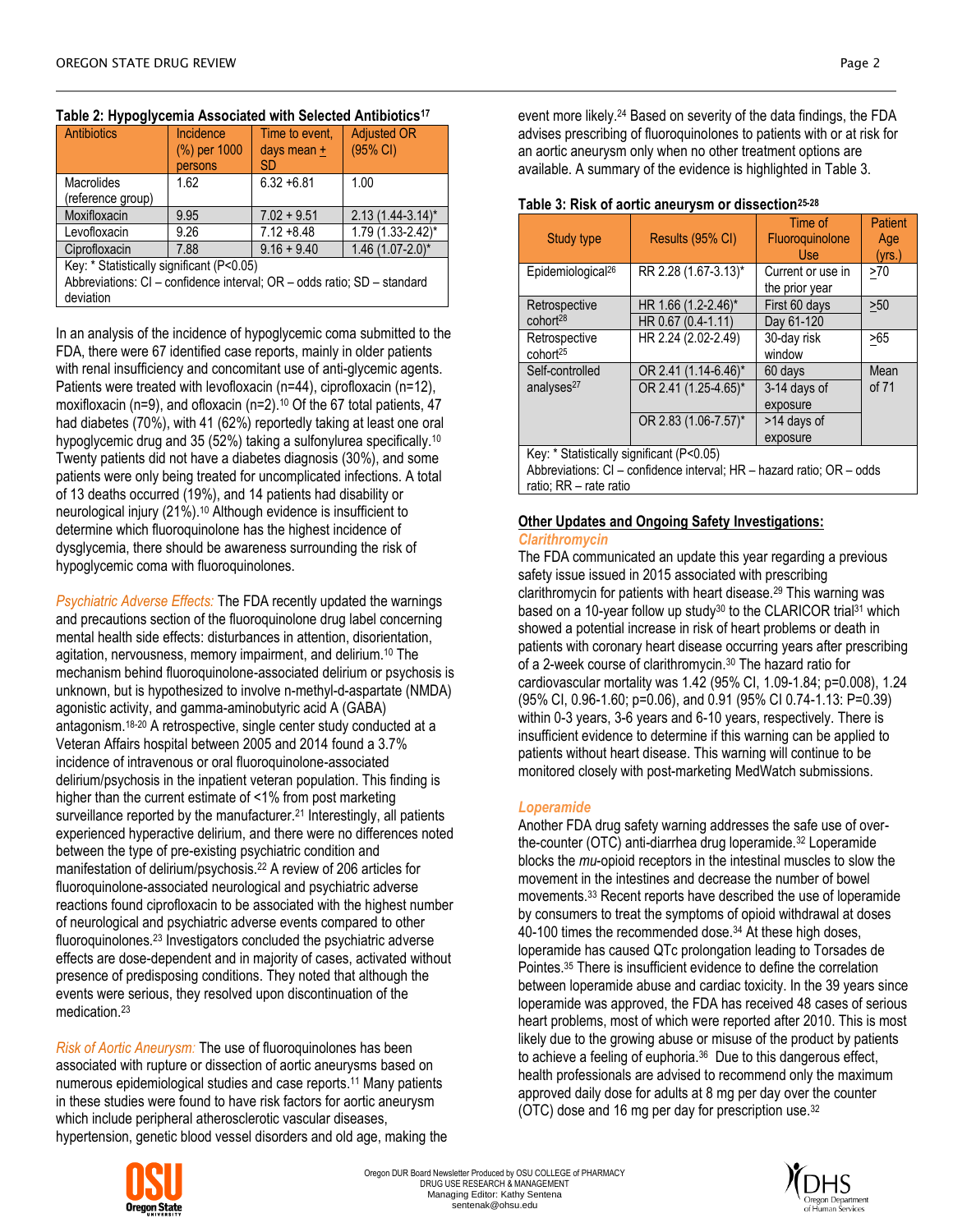- SGLT2 inhibitor safety alerts include Fournier's gangrene
- Evidence has demonstrated amputations with canagliflozin – it is unknown if this is a SGLT2 class effect
- Fluoroquinolone safety alerts include hypoglycemia, psychiatric events, and risk of aortic aneurysm/dissection
- Loperamide at high doses may cause QTc prolongation
- Clarithromycin use in existing heart disease causes

## **Conclusion**

These safety warnings have brought attention to the possible harm related to use of the associated medications. The fluoroquinolone risk of hypoglycemia and psychiatric events have been added to the drug labels, as well as the risk of necrotizing fasciitis for SGLT2 inhibitors. The risk of aortic aneurysm with fluoroquinolones will be added to the prescribing information and medication guides, as required by the FDA. Ongoing safety assessments are still being conducted for risk of amputation in SGLT2 inhibitors and heart complications with clarithromycin. A higher level of evidence using randomized controlled trials is needed to confirm a clear association. Pharmacists and prescribing providers should be aware of the evolving evidence of safety for drugs after FDA approval.

*Peer Reviewed by: Andrew Gibler, Pharm D, Director of Pharmacy Legacy Mount Hood Medical Center*

### **References:**

- 1. FDA Drug Safety Communication: FDA warns about rare occurrences of a serious infection of the genital area with SGLT2 inhibitors for diabetes. Accessed 10/12/18. 2018. [https://www.fda.gov/Drugs/DrugSafety/ucm617360.htm.](https://www.fda.gov/Drugs/DrugSafety/ucm617360.htm) Accessed on 12/11/18.
- 2. Sorensen MD, Krieger JN, Rivara FP, et al. Fournier's Gangrene: population based epidemiology and outcomes. *The Journal of urology.* 2009;181(5):2120-2126.
- 3. Kumar S, Costello AJ, Colman PG. Fournier's gangrene in a man on empagliflozin for treatment of Type 2 diabetes. *Diabetic medicine : a journal of the British Diabetic Association.*  2017;34(11):1646-1648.
- 4. FDA Drug Safety Communication: FDA confirms increased risk of leg and foot amputations with the diabetes medicine canagliflozin (Invokana, Invokamet, Invokamet XR). 2017. [https://www.fda.gov/Drugs/DrugSafety/ucm557507.htm.](https://www.fda.gov/Drugs/DrugSafety/ucm557507.htm) Accessed on 12/11/18.
- 5. Neal B, Perkovic V, Matthews DR. Canagliflozin and Cardiovascular and Renal Events in Type 2 Diabetes. *The New England journal of medicine.* 2017;377(21):2099.
- 6. Neal B, Perkovic V, Matthews DR, et al. Rationale, design and baseline characteristics of the CANagliflozin cardioVascular Assessment Study-Renal (CANVAS-R): A randomized, placebocontrolled trial. *Diabetes, obesity & metabolism.* 2017;19(3):387- 393.
- 7. Ueda P, Svanstrom H, Melbye M, et al. Sodium glucose cotransporter 2 inhibitors and risk of serious adverse events:

nationwide register based cohort study. *BMJ (Clinical research ed).* 2018;363:k4365.

- 8. Wiviott SD, Raz I, Bonaca MP, et al. Dapagliflozin and Cardiovascular Outcomes in Type 2 Diabetes. *The New England journal of medicine.* 2018.
- 9. Inzucchi SE, Iliev H, Pfarr E, Zinman B. Empagliflozin and Assessment of Lower-Limb Amputations in the EMPA-REG OUTCOME Trial. *Diabetes care.* 2018;41(1):e4-e5.
- 10. FDA Drug Safety Communication: FDA reinforces safety information about serious low blood sugar levels and mental health side effects with fluoroquinolone antibiotics; requires label changes. 2018. [https://www.fda.gov/Drugs/DrugSafety/ucm611032.htm.](https://www.fda.gov/Drugs/DrugSafety/ucm611032.htm)

Accessed on 12/11/18. 11. FDA Drug Safety Communication: FDA warns about increased risk of ruptures or tears in the aorta blood vessel with fluoroquinolone antibiotics in certain patients. 2018. [https://www.fda.gov/Drugs/DrugSafety/ucm628753.htm.](https://www.fda.gov/Drugs/DrugSafety/ucm628753.htm) Accessed on 12/11/18.

- 12. Bito M, Tomita T, Komori M. et al. The mechanisms of insulin secretion and calcium signaling in pancreatic beta-cells exposed to fluoroquinolones. *Biological & pharmaceutical bulletin.*  2013;36(1):31-35.
- 13. Maeda N, Tamagawa T, Niki I, et al. Increase in insulin release from rat pancreatic islets by quinolone antibiotics. *British journal of pharmacology.* 1996;117(2):372-376.
- 14. Qiu HY, Yuan SS, Yang FY, Shi TT, Yang JK. HERG Protein Plays a Role in Moxifloxacin-Induced Hypoglycemia. *Journal of diabetes research.* 2016;2016:6741745.
- 15. Telfer SJ. Fluoroquinolone antibiotics and type 2 diabetes mellitus. *Medical hypotheses.* 2014;83(3):263-269.
- 16. Aspinall SL, Good CB, Jiang R. et al. Severe dysglycemia with the fluoroquinolones: a class effect? *Clinical infectious diseases : an official publication of the Infectious Diseases Society of America.* 2009;49(3):402-408.
- 17. Chou HW, Wang JL, Chang CH, Lee JJ, Shau WY, Lai MS. Risk of severe dysglycemia among diabetic patients receiving levofloxacin, ciprofloxacin, or moxifloxacin in Taiwan. *Clinical infectious diseases : an official publication of the Infectious Diseases Society of America.* 2013;57(7):971-980.
- 18. Mattappalil A, Mergenhagen KA. Neurotoxicity with antimicrobials in the elderly: a review. *Clinical therapeutics.* 2014;36(11):1489- 1511.e1484.
- 19. Akahane K, Tsutomi Y, Kimura Y. et al. Levofloxacin, an optical isomer of ofloxacin, has attenuated epileptogenic activity in mice and inhibitory potency in GABA receptor binding. *Chemotherapy.*  1994;40(6):412-417.
- 20. Green MA, Halliwell RF. Selective antagonism of the GABA(A) receptor by ciprofloxacin and biphenylacetic acid. *British journal of pharmacology.* 1997;122(3):584-590.
- 21. Cirpo (cliprofloxacin) Product Information. Whippany; NJ: Bayer Health Care Pharmaceutical Inc. October 2018.
- 22. Sellick J, Mergenhagen K, Morris L, et al. Fluoroquinolone-Related Neuropsychiatric Events in Hospitalized Veterans. *Psychosomatics.* 2018;59(3):259-266.
- 23. Tome AM, Filipe A. Quinolones: review of psychiatric and neurological adverse reactions. *Drug safety.* 2011;34(6):465-488.
- 24. Howard DP, Banerjee A, Fairhead JF, Handa A, Silver LE, Rothwell PM. Age-specific incidence, risk factors and outcome of acute abdominal aortic aneurysms in a defined population. *The British journal of surgery.* 2015;102(8):907-915.
- 25. Daneman N, Lu H, Redelmeier DA. Fluoroquinolones and collagen associated severe adverse events: a longitudinal cohort study. *BMJ open.* 2015;5(11):e010077.